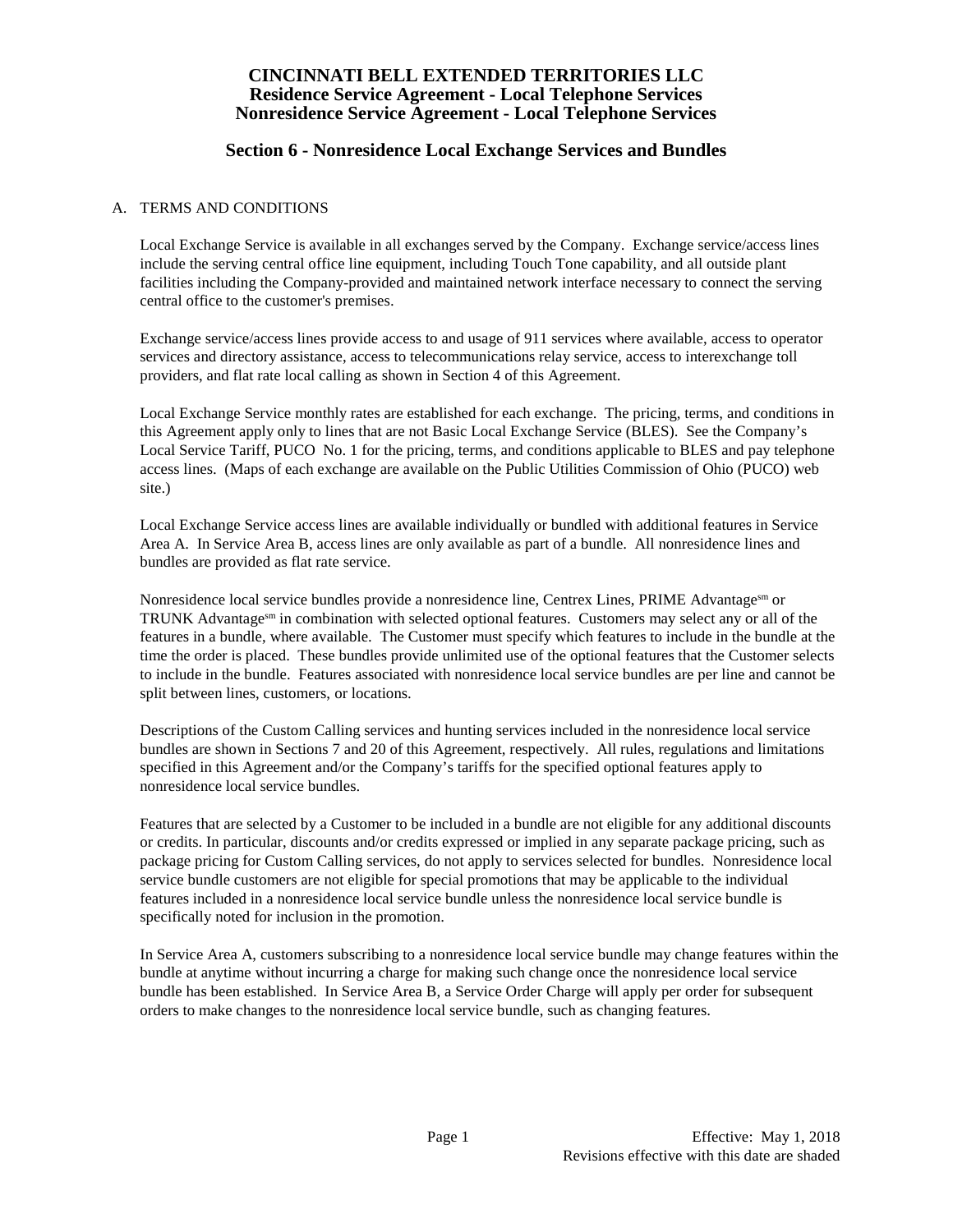# **Section 6 - Nonresidence Local Exchange Services and Bundles**

### A. TERMS AND CONDITIONS (Continued)

All rules, regulations, and limitations for hunting specified in Section 20 of this Agreement apply to nonresidence local service bundles. In addition, the following regulations apply to hunting service with nonresidence local service bundles.

The Customer is required to pre-determine the telephone lines that are to be a part of the hunting arrangement. Hunting service will be placed on every telephone line in the hunting arrangement. This will enable the central office to search in a pre-determined sequence for an available idle line in a pre-established group of lines.

To accommodate the provisioning of hunting, Call Waiting cannot be activated on the telephone lines which have been chosen by the Customer to be part of the hunting arrangement, with the exception of the last line. Also, the Voice Mail Support services, as outlined in Section 7, cannot be activated on any of the telephone lines which are involved in the hunting arrangement.

Multi-line hunting and circular hunting are not available.

The telephone lines that are part of the hunting arrangement must be served from the same central office and furnished to the same Customer. Hunting is only available to customers who are served out of appropriately equipped central offices.

All bundles that include long distance services require presubscription to Cincinnati Bell Any Distance Inc. (CBAD). For a description of CBAD's services, terms, and conditions, see CBAD's Ohio Residence and Nonresidence Service Agreement - Long Distance Telephone Services and CBAD's interstate service agreement.

Local exchange services and nonresidence local service bundles are only available where facilities permit and are subject to special construction charges as described in Section 21 of this Agreement.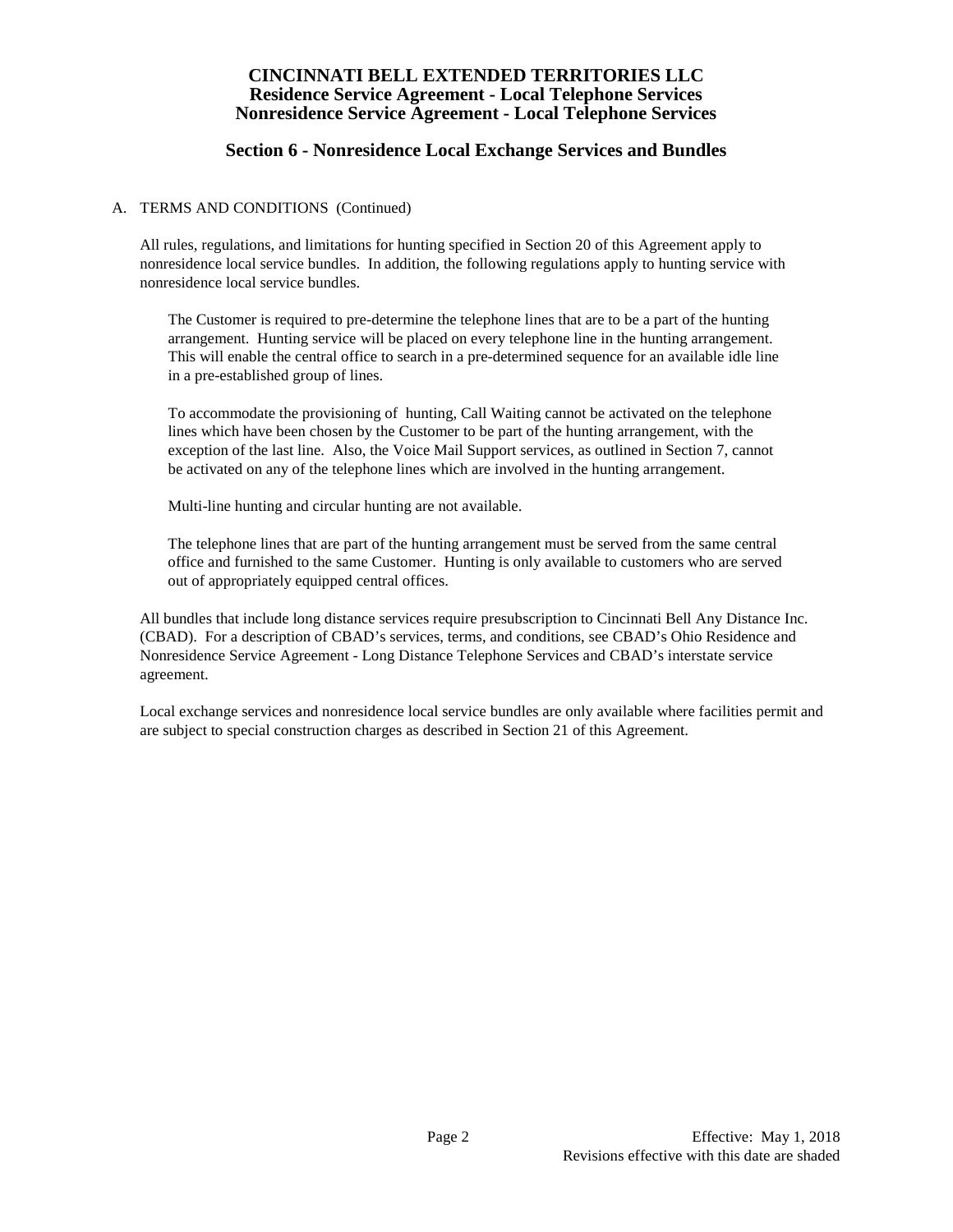# **Section 6 - Nonresidence Local Exchange Services and Bundles**

#### B. ACCESS LINE BUNDLES

Access line bundles provide a nonresidence Local Exchange Service line in combination with selected optional features.

1 Business Connections

Business Connections is only available in Service Area A. Business Connections is not available in Service Area B.

Customers subscribing to Business Connections may subscribe to any or all of the following features. (Some features may not be compatible on the same line.)

- a. Anonymous Call Rejection
- b. Anywhere Call Forwarding
- c. Call Block (\*60)
- d. Call Forwarding Busy Line
- e. Call Forwarding Don't Answer
- f. Call Forwarding Variable
- g. Call Return (\*69)
- h. Call Transfer
- i. Call Waiting
- j. Call Waiting Deluxe (as of 5/1/2018 this feature is not available to new subscribers)
- k. Caller ID Name and Number
- l. Distinctive Ringing (MDNL)
- m. Message Waiting Indicator
- n. Repeat Dialing (\*66)
- o. Speed Calling 8
- p. Speed Calling 30
- q. Three Way Calling
- r. Voice Mail

Business Connections customers subscribing to two or more lines have the option to add hunting service to the bundle for an additional charge. The additional hunting charge is per line.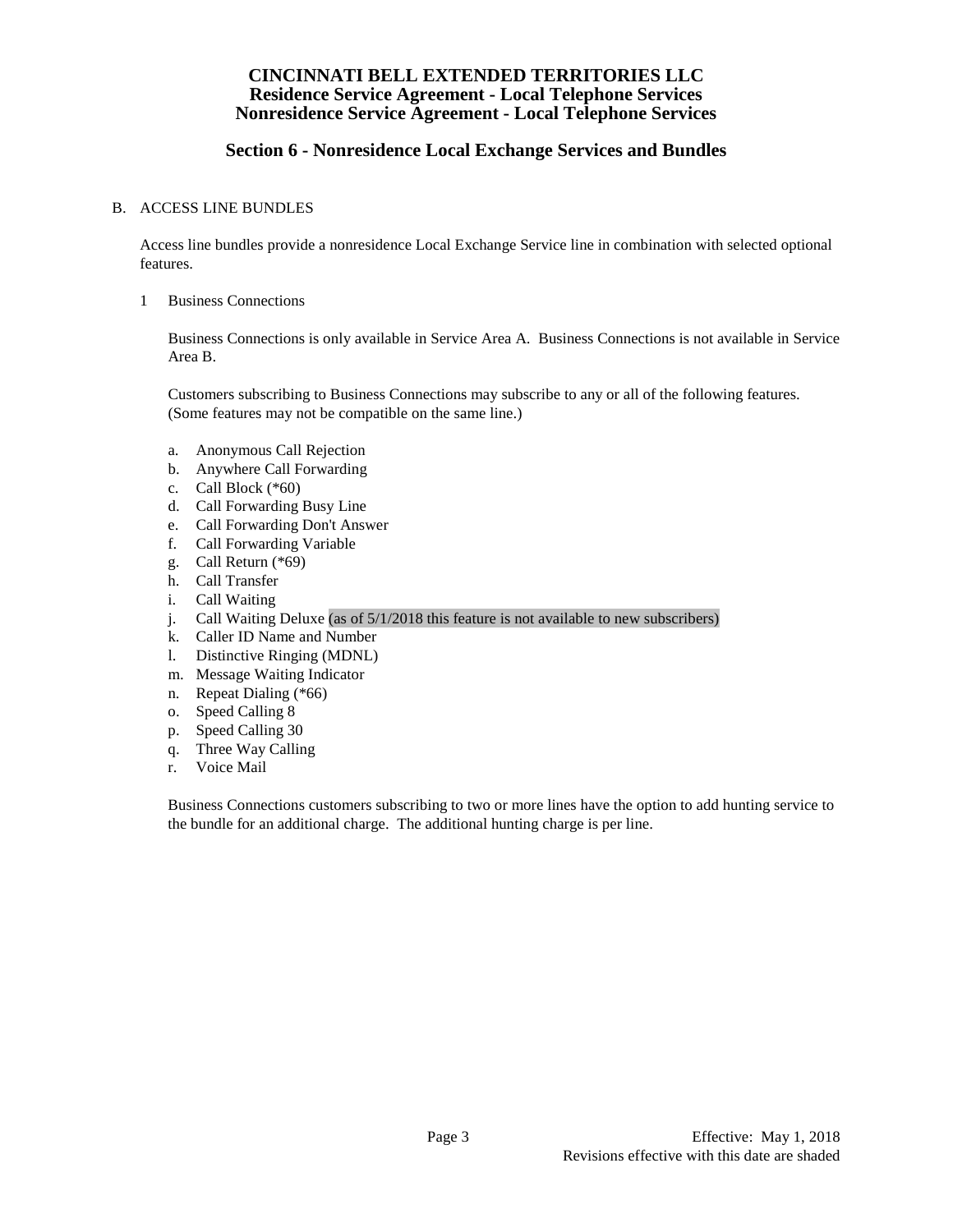# **Section 6 - Nonresidence Local Exchange Services and Bundles**

### B. ACCESS LINE BUNDLES (Continued)

2. Business Phone Pak

Business Phone Pak is grandfathered as of February 20, 2007. Existing customers may retain this service at their current locations and change features within the bundle, but may not move the service to a new location. Business Phone Pak is not available to new subscribers or as new service.

Customers subscribing to Business Phone Pak may subscribe to any or all of the following features. (Some features may not be compatible on the same line.)

- a. Anonymous Call Rejection
- b. Anywhere Call Forwarding
- c. Call Forwarding Busy Line
- d. Call Forwarding Don't Answer
- e. Call Return (\*69)
- f. Call Transfer
- g. Call Waiting
- h. Call Waiting Deluxe
- i. Caller ID Name and Number
- j. Distinctive Ringing (MDNL)
- k. Message Waiting Indicator
- l. Three Way Calling
- m. Voice Mail

Business Phone Pak customers subscribing to two or more lines have the option to add hunting service to the bundle for an additional charge. The additional hunting charge is per line.

Business Phone Pak customers in all exchanges except Lebanon must select between a paper bill delivered via the U.S. mail or an e-bill delivered electronically via the internet. The bundle price is discounted for customers choosing the e-bill option. The monthly rate for the e-bill option applies to all lines that are group billed with the first line, regardless of how the first line is billed. The paper bill monthly rate for additional lines only applies to additional lines that are billed separately from the first line.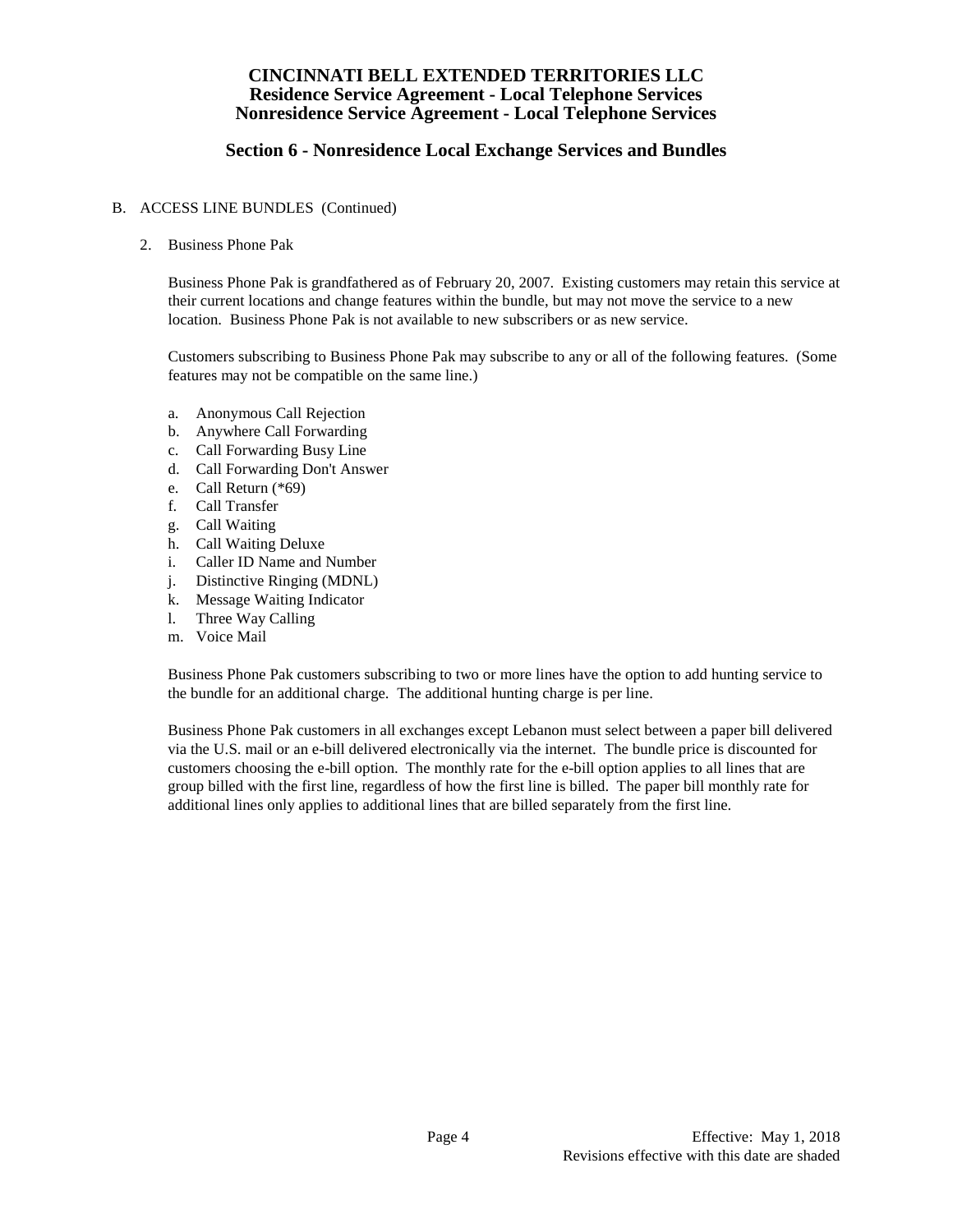# **Section 6 - Nonresidence Local Exchange Services and Bundles**

### B. ACCESS LINE BUNDLES (Continued)

3 Custom Connections Bundle 2

Custom Connections Bundle 2 is only available in Service Area B. Custom Connections Bundle 2 is not available in Service Area A.

Customers subscribing to Custom Connections Bundle 2 may subscribe to any or all of the following features. (Some features may not be compatible on the same line.)

- a. Anonymous Call Rejection
- b. Anywhere Call Forwarding
- c. Call Block (\*60)
- d. Call Forwarding Busy
- e. Call Forwarding Don't Answer
- f. Call Forwarding Variable
- g. Call Return (\*69)
- h. Call Transfer
- i. Call Waiting
- j. Caller ID Name and Number
- k. Distinctive Ringing (MDNL)
- l. Hunting
- m. Message Waiting Indicator
- n. Per Line Number Privacy
- o. Repeat Dialing (\*66)
- p. Speed Calling 8
- q. Three Way Calling
- r. Voice Mail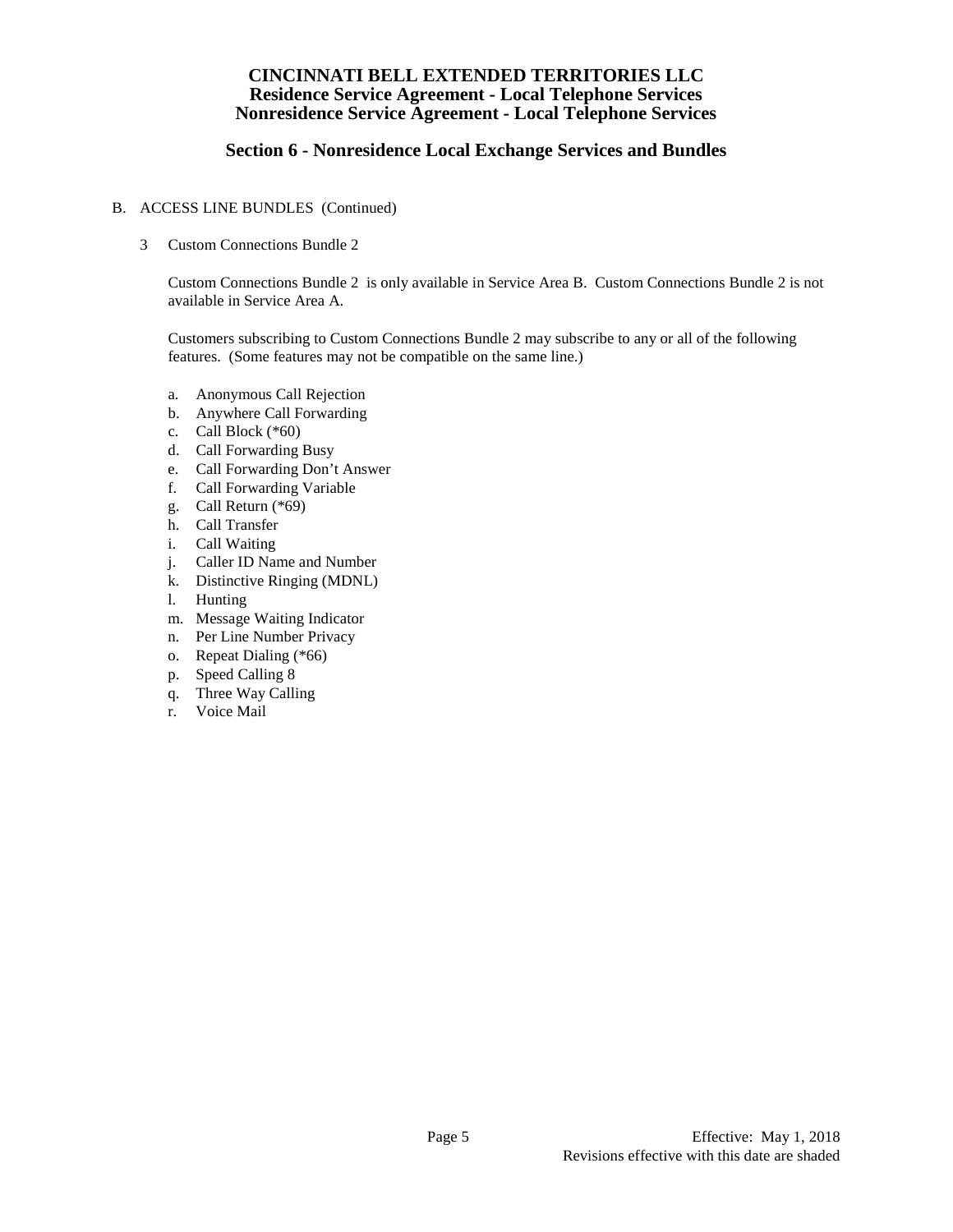# **Section 6 - Nonresidence Local Exchange Services and Bundles**

### B. ACCESS LINE BUNDLES (Continued)

4 Custom Connections Bundle 1

Custom Connections Bundle 1 is grandfathered as of April 11, 2007. Existing customers may retain this service at their current locations and change features within the bundle, but may not move the service to a new location. Custom Connections Bundle 1 is not available to new subscribers or as new service.

Customers subscribing to Custom Connections Bundle 1 may subscribe to any or all of the following features. (Some features may not be compatible on the same line.)

- a. Anonymous Call Rejection
- b. Anywhere Call Forwarding
- c. Call Block (\*60)
- d. Call Forwarding Busy
- e. Call Forwarding Don't Answer
- f. Call Forwarding Variable
- g. Call Return (\*69)
- h. Call Transfer
- i. Call Waiting
- j. Caller ID Name and Number
- k. Distinctive Ringing (MDNL)
- l. Hunting
- m. Message Waiting Indicator
- n. Per Line Number Privacy
- o. Repeat Dialing (\*66)
- p. Speed Calling 8
- 
- q. Speed Calling 30<br>r. Three Wav Callin Three Way Calling
- s. Voice Mail

Custom Connections Bundle 1 customers must select between a paper bill delivered via the U.S. mail or an e-bill delivered electronically via the internet. The bundle price is discounted for customers choosing the ebill option. The monthly rate for the e-bill option applies to all lines that are group billed with the first line, regardless of how the first line is billed. The paper bill monthly rate for additional lines only applies to additional lines that are billed separately from the first line.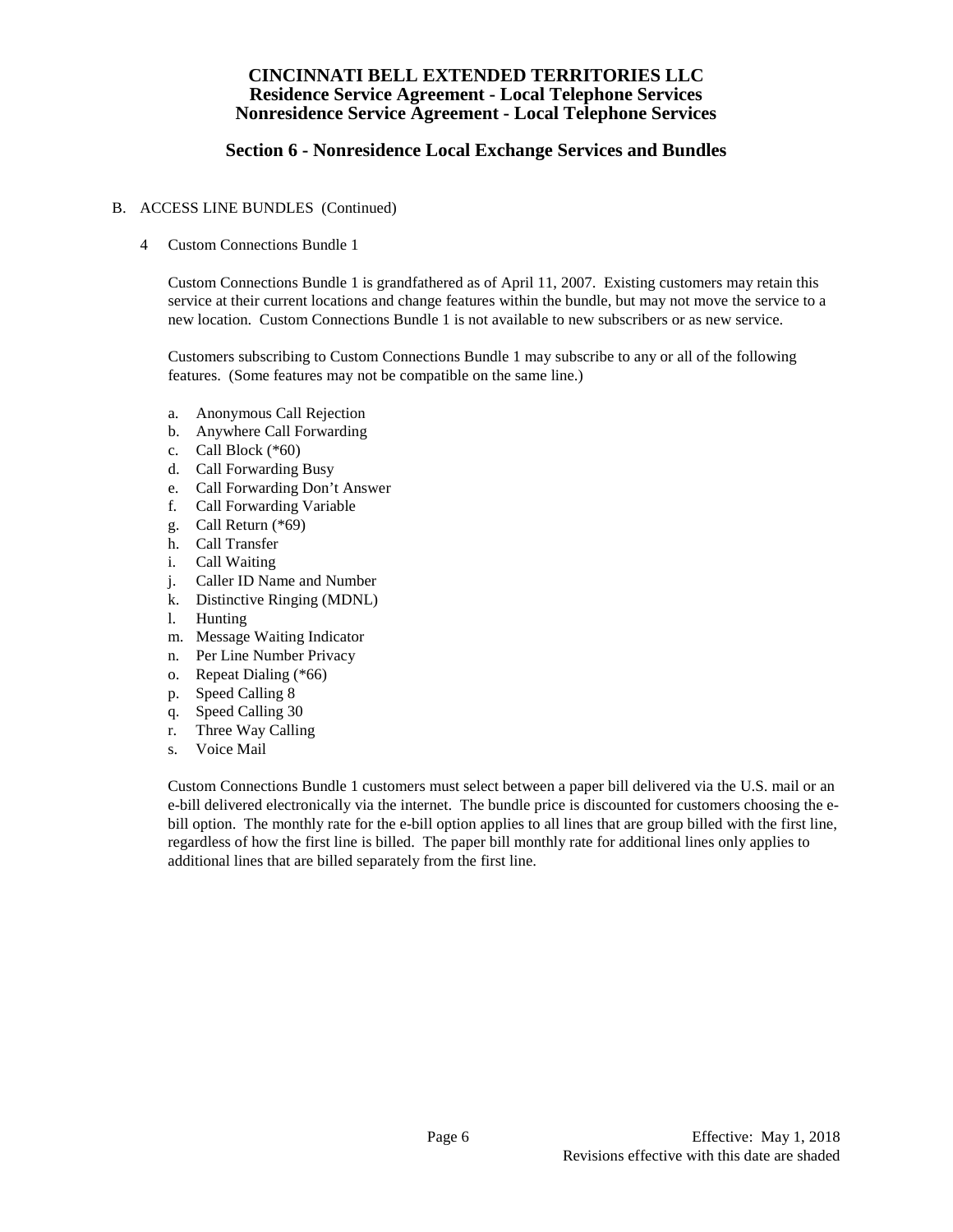# **Section 6 - Nonresidence Local Exchange Services and Bundles**

## C. TOTAL ACCESS BUNDLES

Total Access Bundles provide a variety of voice, data, and optional services. The terms and conditions that apply to the services when they are purchased individually apply to the services when they are purchased as part of a Total Access Bundle unless otherwise noted in this section.

Total Access Bundle prices are for the bundle in total. The components of the Total Access Bundle are not to be split among multiple customers or locations.

If a Customer disconnects any of the services included in a Total Access Bundle, the Customer will continue to be responsible for the entire monthly rate of the bundle.

The Total Access Bundle nonrecurring charges apply when establishing one or more Total Access Bundles as new service or when moving an existing service to a different location.

The initial minimum service period is 12 months for a Total Access bundle.

Total Access Bundles are only available in Service Area A. Total Access Bundles are not available in Service Area B.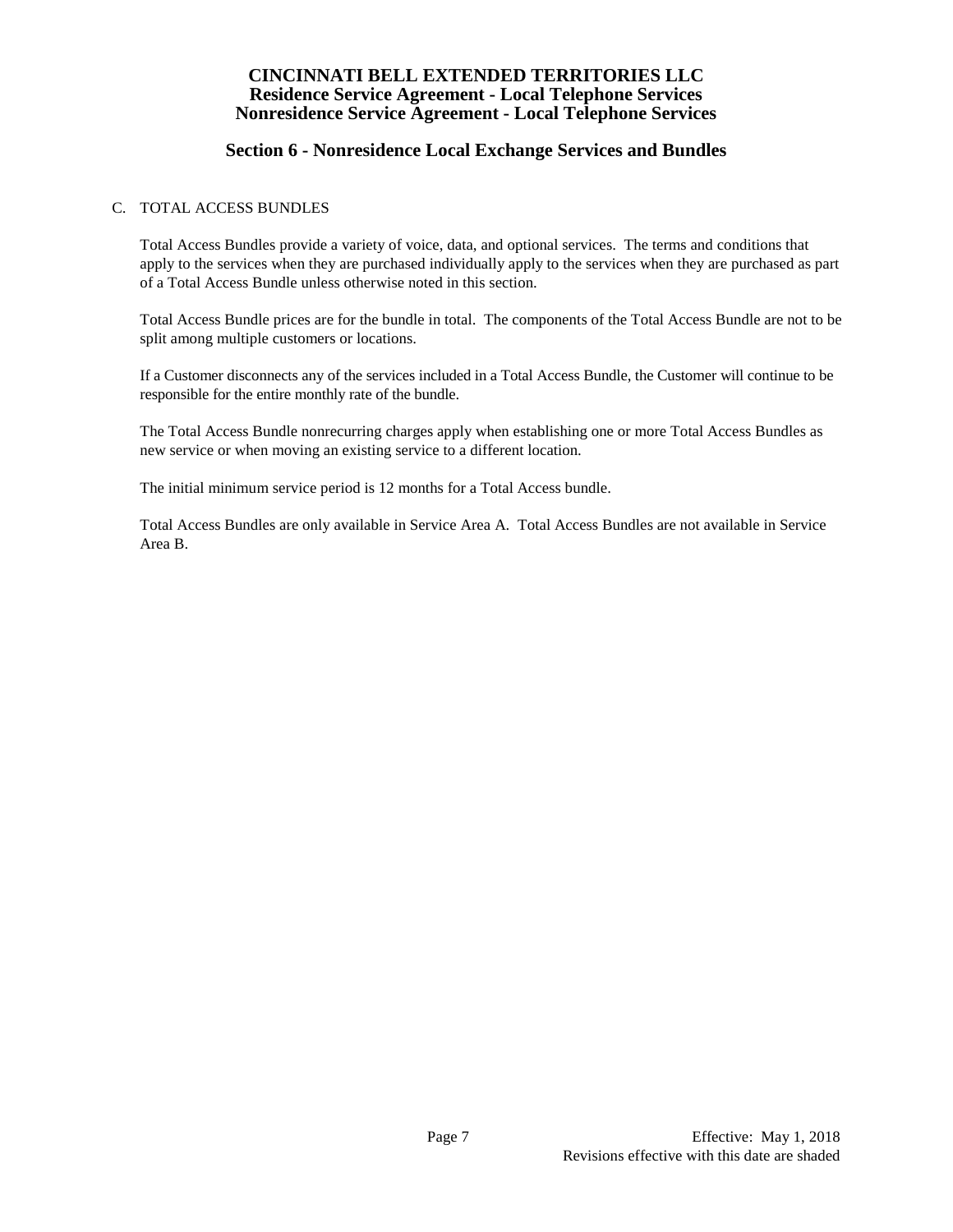# **Section 6 - Nonresidence Local Exchange Services and Bundles**

### C. TOTAL ACCESS BUNDLES (Continued)

The available Total Access Bundles and the services included in each bundle are as follows.

1. Total Access - Business Connection Bundle

Business Connections, each line (includes anywhere from 3 to 24 lines) Hunting, each line

2. Total Access - Centrex Bundle

Deluxe Service Line, each line (includes anywhere from 4 to 24 lines) Hunting, each line Caller ID Name and Number, each line

3. Total Access – PRIME Advantagesm Bundle

1 Primary Rate Facility Two-way DID channels (includes anywhere from 13 to 23 channels) 1 Group of 20 DID numbers Prime Caller ID Name and Number

4. Total Access – TRUNK Advantagesm Bundle

1 Digital Trunk Facility Two-way DID channels (includes anywhere from 13 to 24 channels) 1 Group of 20 DID numbers